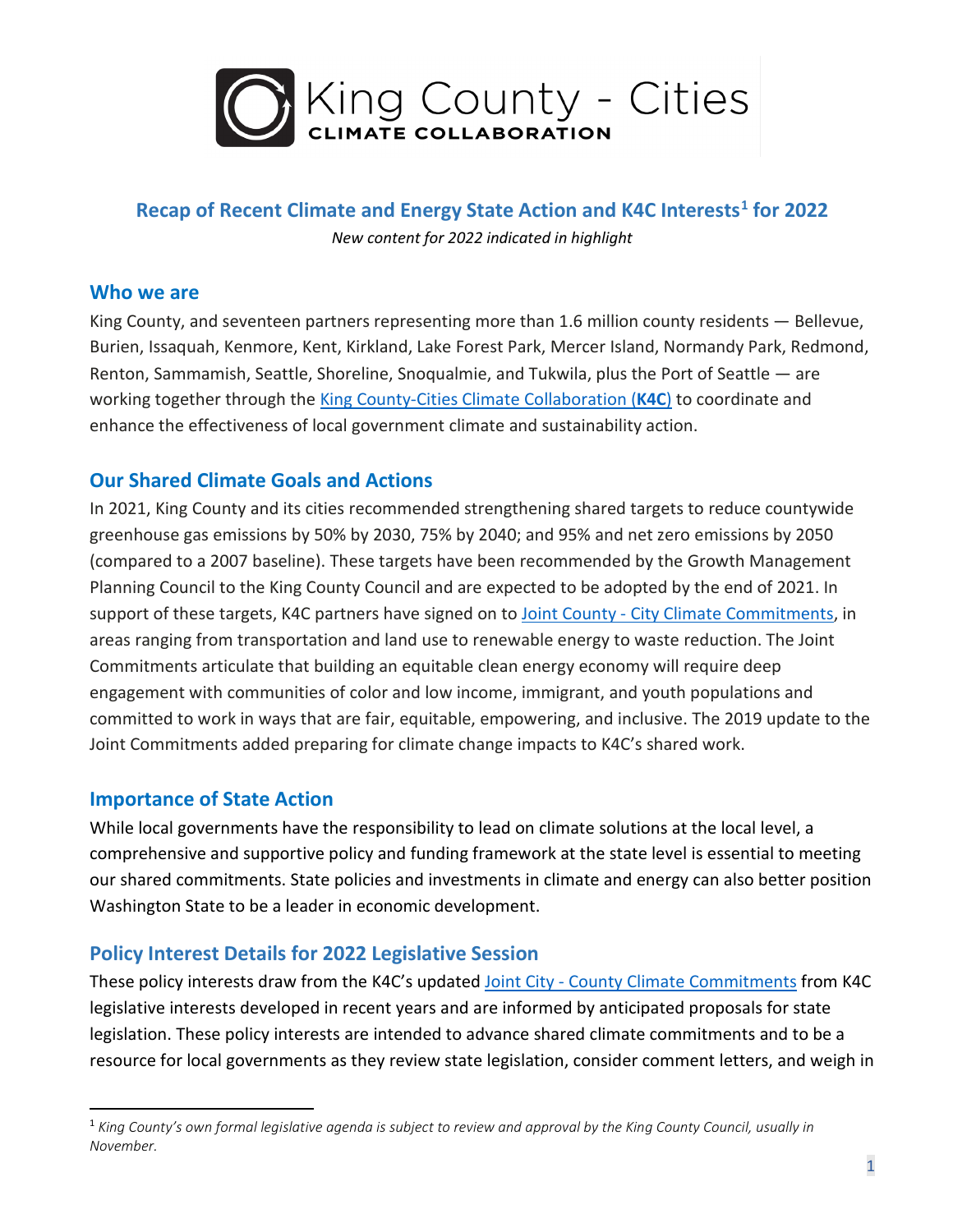

on state policies as they develop. **We recognize that each K4C partner has unique policy and state legislative priorities and may not pursue all of these interests**, but through focused, coordinated action, we can maximize the impact of our individual and shared efforts.



## **Climate Policy**

*K4C supports comprehensive science-based limits and a market-based price on carbon pollution and other greenhouse gases.* 

#### 2021 Recap:

- In 2021, the Washington State Legislature passed the Climate Commitment Act (SB 5126) that establishes a state cap in emissions in support of the goal of reducing emissions 95% by 2050 and establishes a funding stream for investment in climate priorities. While specific programs are not yet developed, the sale of credits is expected to fund transportation electrification, infrastructure, and climate resilience.
- The legislature passed HB 1050, which strengthens legislation passed in 2019 that regulates the use of hydrofluorocarbons in equipment and the built environment.
- The legislature passed the "Healthy Environment for All" (HEAL) Act (SB 5141), which recognizes that Black, Indigenous, and People of Color, and low-income communities are at higher risk for adverse health outcomes due to environmental harms and historic injustice. The law requires that state agencies, and local government grantees comply with environmental justice requirements.

#### 2022 Priorities:

- **Support policies that establish regulation of methane emissions** based on best available science and technology.
- **Support policies that establish and use "cost of carbon" methods for analysis and decisionmaking.**
- Support amendments to existing legislation that **strengthen targets to align with best science**, and that provide additional structure or resources to reach the targets.
- Support policies encouraging **carbon sequestration**.



## **Transportation and Land Use**

*K4C supports comprehensive state policies and investments that reduce emissions from the transportation sector by supporting transit, and* 

*opportunities to walk, roll, and bike, catalyzing investments in clean transit vehicles.*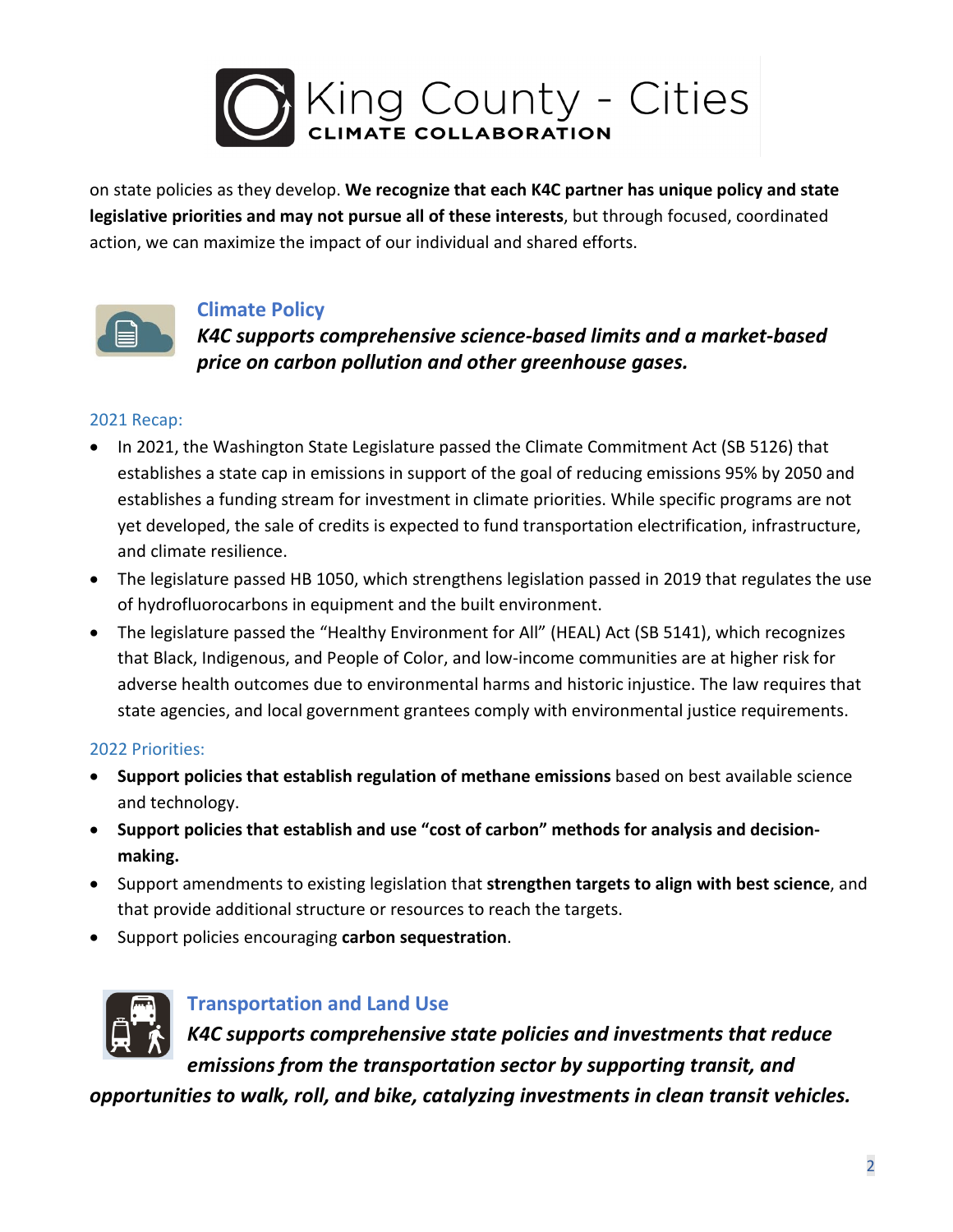

## *K4C supports policies to focus growth inside cities and prioritizing centers well served by transit and other mobility options.*

#### 2021 Recap:

- HB 1099, which would have added a climate change and resiliency element addressing the adverse impacts of climate change on people, property, and ecological systems to the elements that must be included in comprehensive plans, did not pass. A budget proviso funded Commerce to set up programs for future launch when a climate change element does eventually pass.
- HB 1075, which proposed to reduce emissions from on-demand transportation services, did not pass.

#### 2022 Priorities:

- **Support**, as part of a comprehensive strategy for reducing transportation-related greenhouse gas emissions:
	- o **Support legislation for transportation funding** that aligns with state climate policy goals to accelerate the transition to electric vehicles and reduce miles travelled.
	- o **Flexibility in how potential revenue streams, including Road Usage Charges, (RUC) are spent.** Support local government authority to use revenues to fund transit, multi-modal, pedestrian and road improvements that increase mobility and prioritize reaching climate goals.
	- o **Support for integration of climate considerations** in comprehensive planning policies.
	- o **Protection for and expansion of funding for public transit** and investments that support travel by walking, rolling, and biking.
	- o **Continued funding and expansion as in previous years of the Commute Trip Reduction program** and the Regional Mobility Grant program.
	- o **Policies and incentives to support equitable transit friendly development and easy connections** in vicinity of planned rail and high-capacity transit and employment centers.
	- o **Development of land use strategies** that encourage dense, affordable healthy, sustainably developed neighborhoods that discourage displacement.



## **Clean Fuels and Electric Vehicles**

*K4C supports comprehensive state and regional policies and investments that reduce emissions from the transportation sector by increasing Federal vehicle efficiency*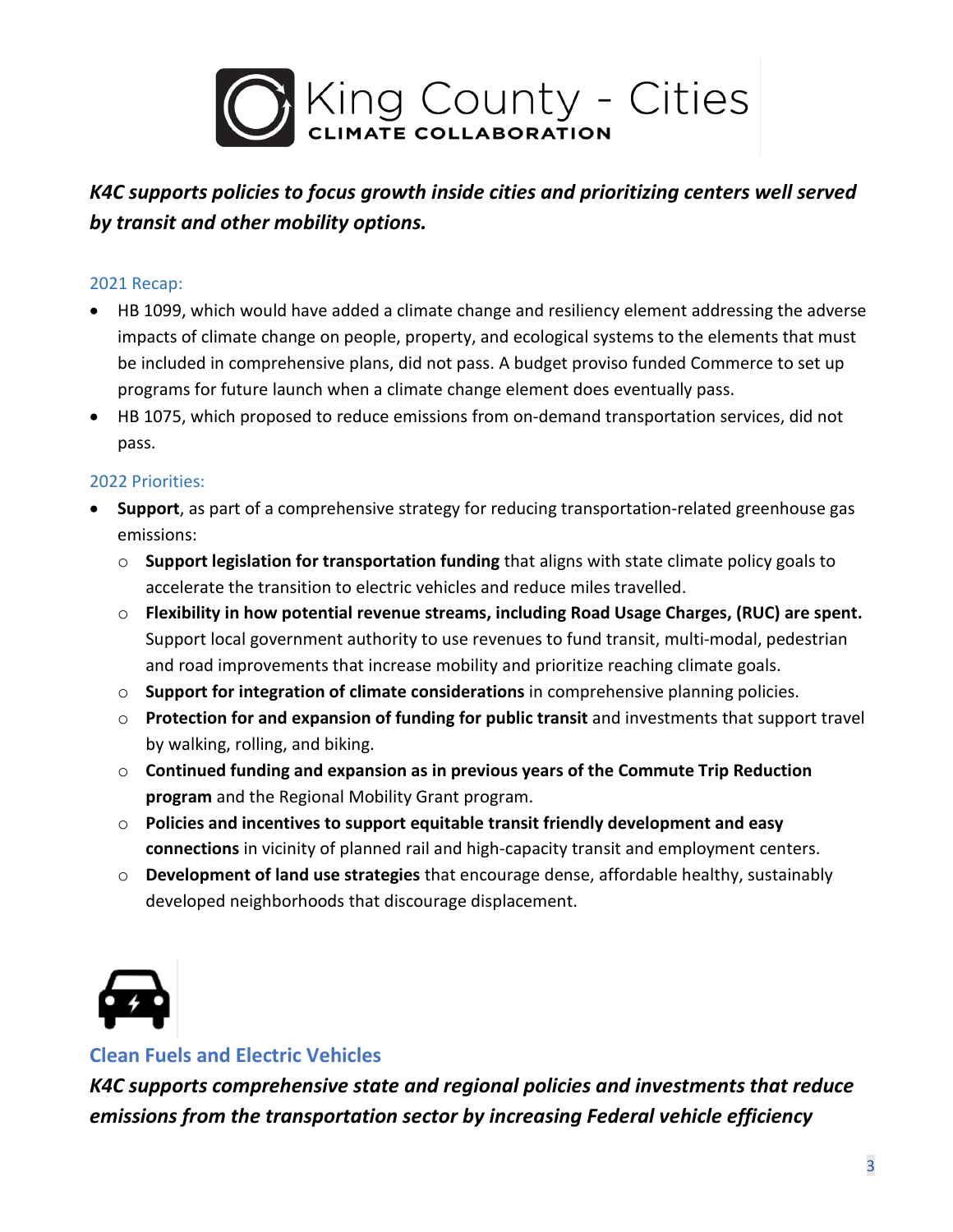

# *standards, adopting state or regional clean fuels standards, and the increase in the use of electric light, medium and heavy-duty vehicles.*

#### 2021 Recap:

- The legislature passed the Clean Fuels Standard (HB 1091), which establishes a target to reduce the carbon intensity of fuels statewide 20% by 2038. This standard promotes biofuels and electricity as "fuels" and is expected to spur the acceleration of the electrification of the transportation sector.
- The legislature also passed HB 1287 and SB 5192 in support of vehicle electrification. HB 1287 provides for a more structured approach to utility planning for the transition to electric vehicles, and SB 5192 establishes a framework to ensure easier and more equitable access to EV charging infrastructure.
- SB 5000, which provides a tax incentive for hydrogen fuel cell vehicles, passed.

#### 2022 Priorities:

- **Support the development of comprehensive transportation sector decarbonization plan** that evaluates reductions in vehicle miles travelled, land use strategies, vehicle electrification and renewable hydrogen technologies, and transit.
- Support existing legislation that provides for **the establishment of strong clean fuel standards**.
- **Incentives and investments for electrification of public and private fleets** and lower pollution from transportation fuels.
- Support existing legislation that establishes **accessible, reliable, interoperable, and fairly priced electric vehicle (EV) charging** and support policy updates to require EV charging stations and EVready parking spaces as part of new commercial and residential development.
- Support **equitable incentives** to promote adoption of electric vehicles by residents.



## **Energy Supply**

*K4C supports existing state renewable energy commitments including the Renewable Portfolio Standard and the Clean Energy Transformation Act* 

*that provide for 100% Clean electricity supply by 2045 by partnering with local utilities, state regulators and other stakeholders on a countywide commitment to clean energy resources. Support policies that meet our future energy needs through deep energy efficiency, grid modernization, and expanded renewable generation while phasing out fossil fuels.*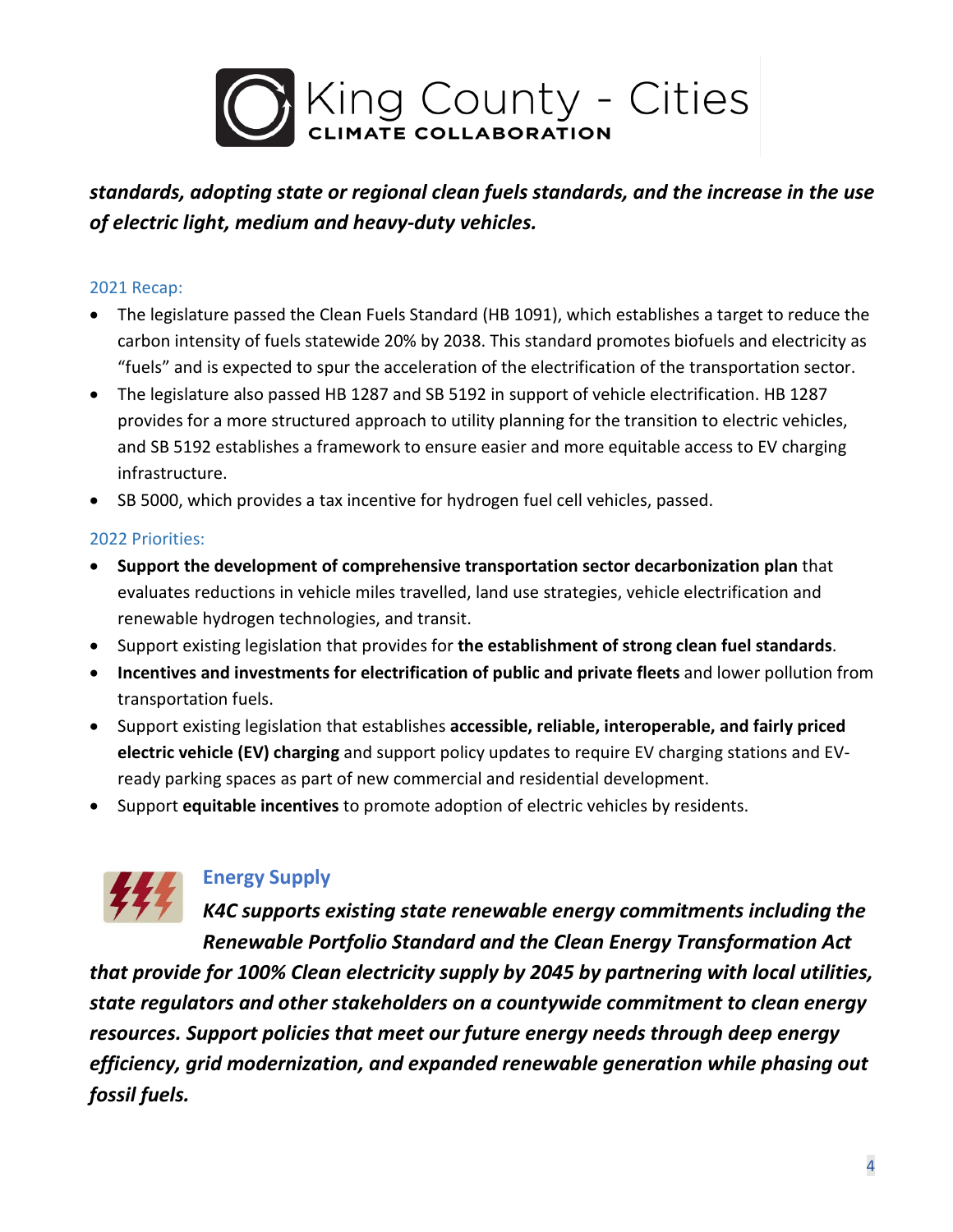

#### 2021 Recap:

• HB 1046, which would have amended community solar legislation, did not pass. It would have eased requirements to develop community solar projects.

#### 2022 Priorities:

- **Protect core provisions of the Clean Energy Transformation Act.**
- **Support a clear, articulated pathway for retirement of fossil fuel energy supplies** that protects ratepayers, creates jobs, supports a just transition, and maximizes replacement with new renewable resources.
- Support **changes in the utility Integrated Resource Planning process** that promote equitable consideration of environmental and health benefits and greater emphasis on energy efficiency and demand management.
- Support existing state law that requires **increasing percentages of new energy load to be met by renewable sources other than hydropower.** Washington State's current renewable portfolio standard is 15% of utility load for 2020 and beyond.
- Support **distributed solar energy generation.** Current state law limits the size of solar arrays that qualify for retail electricity rates. We support policy changes that would expand utility limits for these systems and allow for development of larger solar installations while considering both the benefits of increased distributed solar energy generation and ratepayer fairness.



## **Green Building and Energy Efficiency**

*K4C supports state policy changes and investments that will help us to reduce energy use in existing buildings 25% below 2017 levels by 2030,* 

*achieve net-zero GHG emissions in new buildings by 2031, and reduce fossil fuel use in buildings by 20% by 2030.*

#### 2021 Recap:

- HB 2586, which would enable public utilities to establish beneficial electrification plans, including the use of ratepayer dollars for programs, marketing, and incentives, did not pass.
- HB 2744, which would have established guidelines for the reduction of emissions associated with manufacture, sourcing, and transportation of concrete, steel, wood, and other materials used in State building projects, did not pass.
- HB 1084 ("Healthy Homes and Clean Buildings Act") did not pass. The bill would have extended building performance reporting requirements for smaller commercial facilities (10,000 – 50,000sf), directed electrification for both commercial and residential buildings, and eliminated fossil-fuel combustion for space and water heating by 2027 for new construction.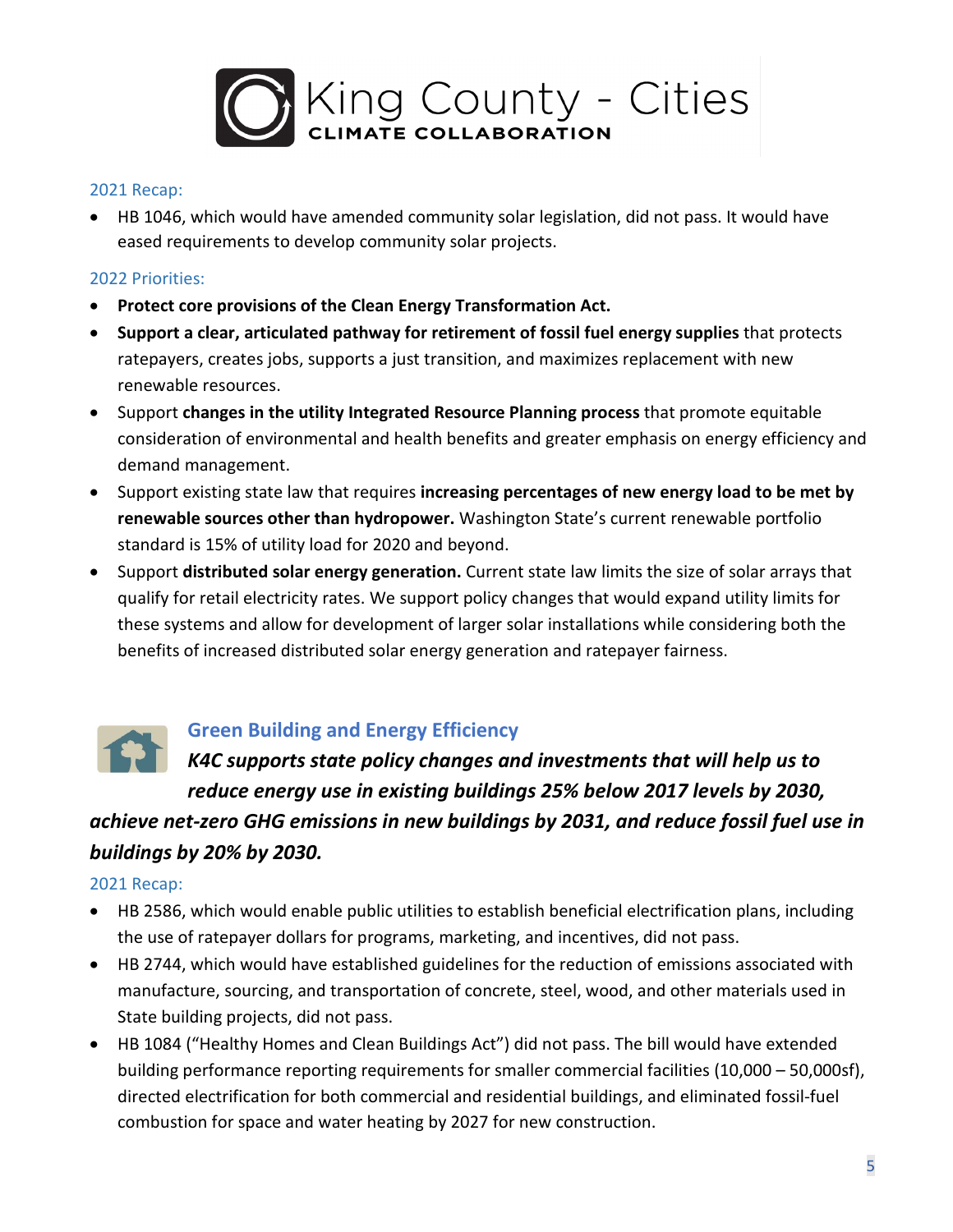

#### 2022 Priorities:

- Support **stronger Washington State Energy code**, leading the way to "net-zero emissions" buildings by 2030.
- Support **policies and funding mechanisms to reduce energy use** and save money for residents and businesses.
- Support **policies that enable the beneficial electrification of buildings,** with a focus on equitable access to programs and just transition for workers**.**
- Support **policies, tools and programs to reduce construction-related emissions**, including embodied carbon in construction materials.
- **Provide State Department of Commerce grants** to leverage energy efficiency and renewable energy investments by local governments.
- Support **policies that enable or encourage permanently affordable green homeownership** development projects.
- Support **policies and funding that support the retrofit of existing building stock** to lower the carbon footprint of existing residential and commercial buildings.

# **Consumption and Materials Management**

# *K4C supports state policy and investments that will help us achieve a 70% recycling rate countywide and achieve zero waste of resources for materials that have economic value for reuse, resale, and recycling by 2030.*

#### 2021 Recap:

- E2SSB 5022, which sets minimum recycled content requirements for certain plastic packaging and products (that will lower emissions), bans certain types of expanded polystyrene packaging and requires single-use food service on request only, passed.
- SB 5345, which establishes an industrial waste coordination program that provides expertise, technical assistance, and best practices to support local industrial symbiosis (using waste as feedstock) projects, passed.
- SB 5286, which would have established statewide organic waste management system including 90% diversion goal, update standards and permitting, set landfill methane standards, support statewide compost end markets, support soil carbon sequestration from organic waste, did not pass.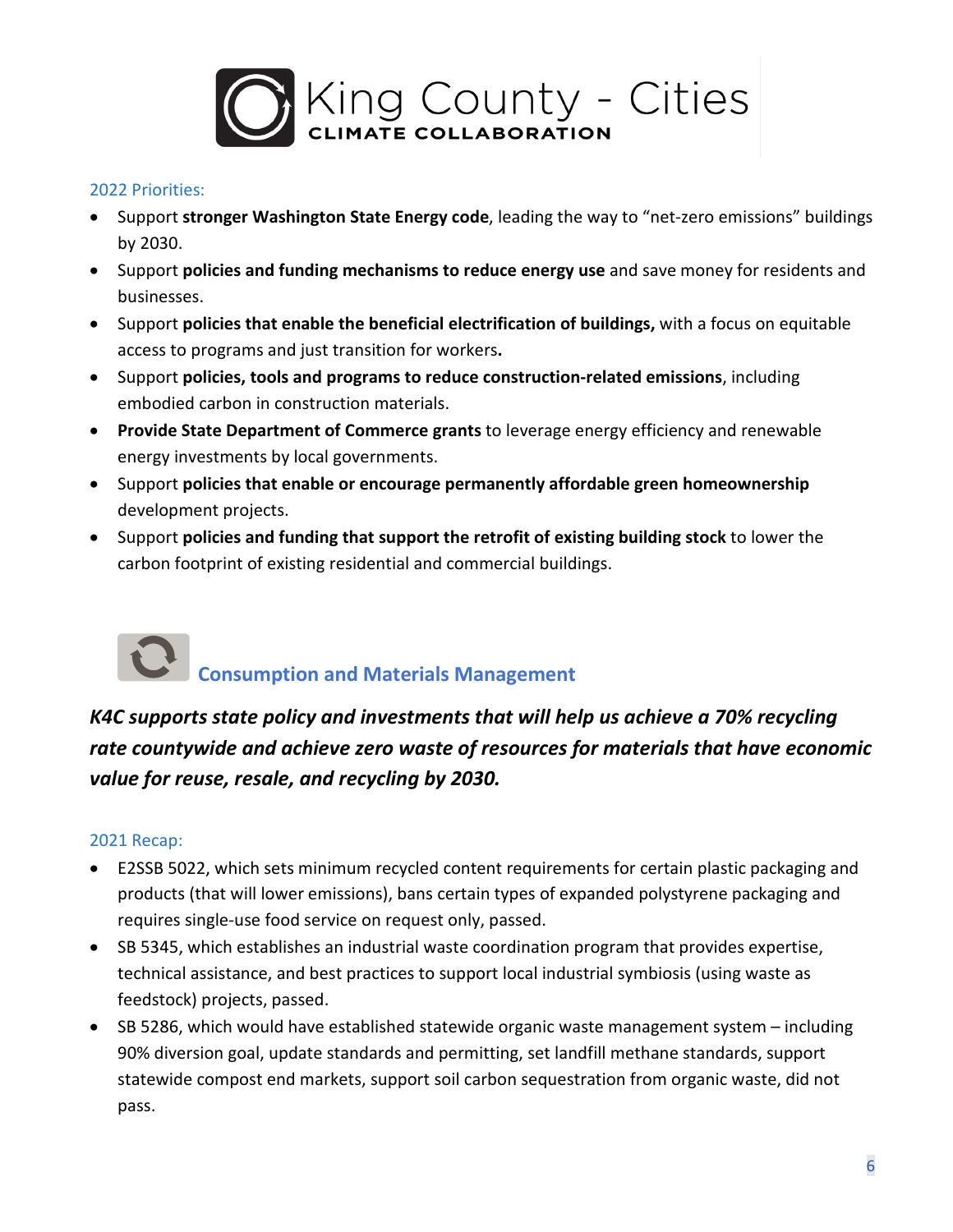

• Although SB 5286 did not pass, this effort resulted in a research study undertaken by WSU on the carbon sequestration potential of applying compost to the soil; this report is scheduled to be finalized at the end of 2021.

#### 2022 Priorities:

- Support policies that **replace the take-make-waste linear economy** with a more **circular economy** where **waste is minimized, materials are kept in use longer** and **natural systems are regenerated**.
- Support policies that **reduce emissions from solid waste management by increasing reuse, recycling and composting statewide** and **support new processing infrastructure innovations such as co-digestion.**
- Support policies for **Extender Producer Responsibility,** which will **increase the reuse and recycling rate of residential packaging and paper products** across the state to 75% by 2030 and **reduce residential recycling costs for rate payers**.
- **Support policies that reduce food waste** and reclaim edible food from the waste stream and provide it to those in need.
- Support policies that develop opportunities for **soil carbon sequestration** and **mitigating the impacts of climate change** through the application of compost.
- Support policies that **reduce methane emissions** from solid waste management including landfill operations, especially those that divert food waste from the landfill.
- **Support policies that use a lifecycle and consumption emissions approach to reduce emissions, so**  reducing the risks of carbon leakage.



#### **Climate Preparedness**

*K4C supports policy changes and investments that increase community resilience and reduce climate change impacts on K4C communities and the King County region.* 

## 2021 Recap (highlights):

- HB 1099, which would have added a climate change and resiliency element addressing the adverse impacts of climate change on people, property, and ecological systems to the elements that must be included in comprehensive plans, did not pass. *A budget proviso funded Commerce to set up programs for future launch when a climate change element eventually passed.*
- HB 1114, Utility Action on Urban Heat Islands, passed. This bill encourages municipal electric utilities and public utility districts (PUDs) to assist electric customers in the acquisition and